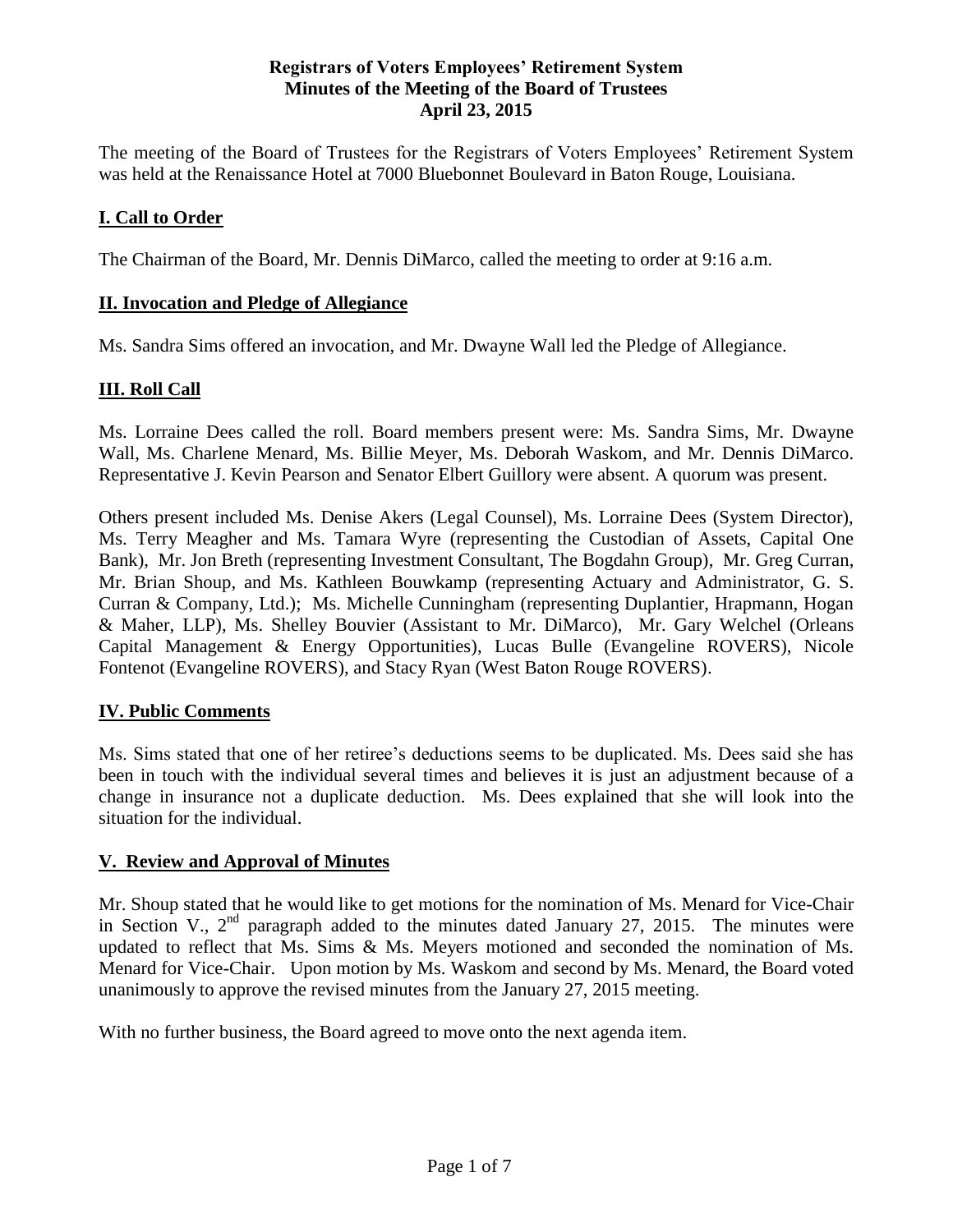### **VI. Presentation by Capital One**

Ms. Meagher directed the Board's attention to the Custodian Report. She briefly reviewed the breakdown of invested assets as of March 31, 2015. She reviewed page 1 of the report, summarizing the ROVERS assets which totaled \$79,006,876 at the end of the quarter. Page 2 of the report showed the asset breakdown and values of each accordingly noting that mutual funds comprise slightly more than 50% of the total portfolio, and assets held by outside custodians have dropped significantly. Page 4 of the report showed the historical fiscal year end balances through current quarter end. However, Ms. Meagher pointed out that the market value change for 2014 fiscal year end may not be correct, and she will audit prior to next meeting. She had not had a chance to do so due to this meeting being held earlier than usual. Page 5 of the report showed no new Mutual Fund purchases during the quarter. On page 6 of the report, she reviewed investment fees from fiscal year to date totaling \$221,096 noting that we are on schedule with the fees, and as the assets have grown, we have been able to control the fees. Next on page 7, Ms. Meagher reviewed the Class Action Settlement Payments from Closed Accounts totaling about \$2000 this quarter. Lastly, she reviewed the Members Supplemental Savings Account pointing out on page 8 that no member benefits were paid out in the last quarter and about \$47,000 were paid out for the fiscal year-to-date.

Ms. Wyre then reviewed the Members Supplemental Savings Plan quarterly performance report. She stated that the portfolio was favoring U.S. equities over international and is not looking to shift more into international at this time. She directed the board to Tab B of the report outlining the Portfolio Summary with assets totaling market value of \$1,288,031 comprised of 37% equity funds and 55% fixed income as of March 31, 2015. She stated that she is mindful to keep the equity fund allocation within the 40% cap per the investment policy statement. This percentage is attributable to growth and has been moved to cash. Ms. Wyre does not anticipate an interest rate hike in June and stated that the dollar is still very strong. Page 2 of Tab B illustrated the target versus actual allocation percentages for the fund. Next, she discussed the portfolio holdings in Tab C, noting that once the FNMA Bond comes due Sept 15, 2016, she is looking to diversify fixed income to obtain more yield. Ms. Wyre explained that the highest exposure for the fixed income allocation is in the intermediate funds. She also pointed out that within the equity allocation, S&P smallcaps (1.29%) and S&P midcaps (5.31%) are outpacing the large caps (.95%) this quarter.

Ms. Waskom questioned if we should consider moving the money out of the Federated Government Ultrashort, since the yield is so low at only .3%. Ms. Wyre replied that they may change this, but it does not have a major impact on the portfolio since it is such a small percentage of assets (2.5%).

Upon motion by Ms. Menard and second by Ms. Sims, the Board voted unanimously to approve the Custodian Report and Member Supplemental Savings Report as presented by Ms. Meagher and Ms. Wyre.

With no further business, the Board agreed to move on to the next agenda item.

### **VII. Presentation by the Investment Consultant, The Bogdahn Group**

Next, Jon Breth introduced Mr. Gary Welchel from Orleans Capital Management & Energy Opportunities. Mr. Welchel addressed the concern over rising interest rates and stated that they manage money with risk as a primary concern. He explained that they ladder securities to hedge this risk. Mr. Welchel said that they do not anticipate a huge interest rate increase and believes rates probably will not rise until 2016. He stated that the return for the quarter was about 2% and slightly above the benchmark.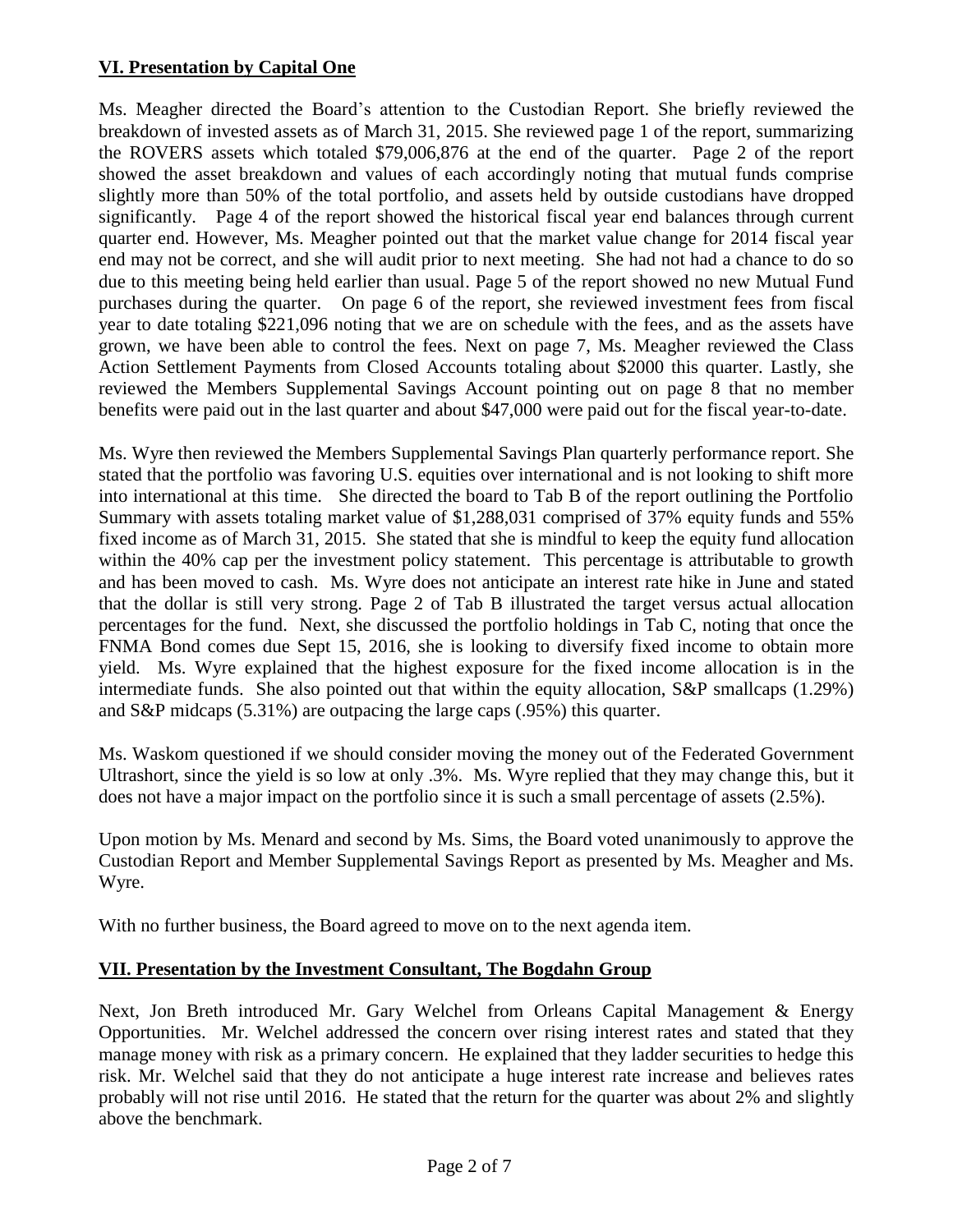He explained that Energy Opportunities is an investment advisor, and Orleans Capital Management owns 50% of it. He further explained that Energy Opportunities is a premier energy investment banker in the world.

Mr. Welchel pointed out on page 4 of the Strategy Update that the one year performance was -18.53% although the April 2015 (through April 20) performance was up greater than 8% and from inception at 32.86% outperforming the OIH/XLE benchmark. He illustrated on page 5 that in the second half of 2014 as crude declined over \$100/barrel to below \$50/barrel, they shifted to a more defensive strategy reallocating the sectors to Midstream and Downstream (refiners) which would not be affected by the declining crude oil prices. So far in 2015, the strategy has reversed again to more of an offensive nature investing in North American, International Services and Geosciences sectors. He then discussed on page 7 an industry update and what led to the sharp decline in oil prices in the second half of 2014. Mr. Welchel then explained the volatility and cyclicality of the energy industry and the self-correcting supply and demand mechanism of the industry. On page 9 of the Strategy Update, he illustrated the huge reduction in supply is due to the decline in U.S. rigs which will increase prices. He explained that the big oil companies are lobbying Congress to be able to export oil, because the price per barrel is \$6-\$8 higher per barrel versus domestically. He said many of the oil industry analysts believe it will happen even by end of this year. Lastly, Mr. Welchel explained that the strategy's emphasis on energy subsectors can lead to short term underperformance, but during periods of recovery, it provides for outperformance versus the S&P 500 Energy Index.

The Board discussed allocations within the energy portfolio and expectations related to oil drilling in the Gulf of Mexico.

Upon motion by Ms. Waskom and second by Ms. Meyer, the Board voted unanimously to accept the Energy Opportunities Capital Management Strategy Update.

Next, Mr. Breth presented The Bogdahn Group Monthly Flash Report. Mr. Breth reviewed the quarter's performance in the different indices noting the fluctuations in interest rates mostly due to strength in the USD. He also pointed out that the utilities sector was the worst performing this quarter, while it was the top performing sector in 2014. Then, on page 6 he noted that there was an almost 6% difference this quarter in the USD compared to all other currencies on the AC (All Country) World ex US Index as the dollar climbed higher.

Next on page 8, Mr. Breth explained that returns on domestic bonds this quarter increased as credit quality decreased. Next, Mr. Breth reviewed with the Board the Asset Allocation & Performance on pages 12-14 with a total market value of the fund at \$78,635,124 and a Quarter-to-date performance of 2% and total fund policy return rate at 1.34%. Moving onto the allocation of assets, he pointed out that the energy allocation is now at 2.5% compared to 6% when he was hired and most were sold off last year. In the International Equity sector, he stated that Oppenheimer Developing Markets (ODVIX) has had a great first fiscal year and that not owning Chinese banking stocks has hurt them. He further explained that most active managers in emerging markets are scared of these stocks because of the unknown. Mr. Breth pointed out that Orleans Capital Fixed has had a strong rebound due to oil services. He stated that the Hedge Funds are the legacy investments in liquidation and will continue to be a drag but are a small percentage of the portfolio. Commonwealth brought in a liquidator which will bring in cash to ROVERS. Mr. Breth stated that Greenspring Crossover Fund is in liquidation and will probably come to an end in 2017. Equitas Evergreen Fund is having a hard time selling off, and Americus Fund IV is waiting on the last building to be turned over to the bank. He also stated that CDK recommended selling St. George Air Parc. Louisiana Firefighters has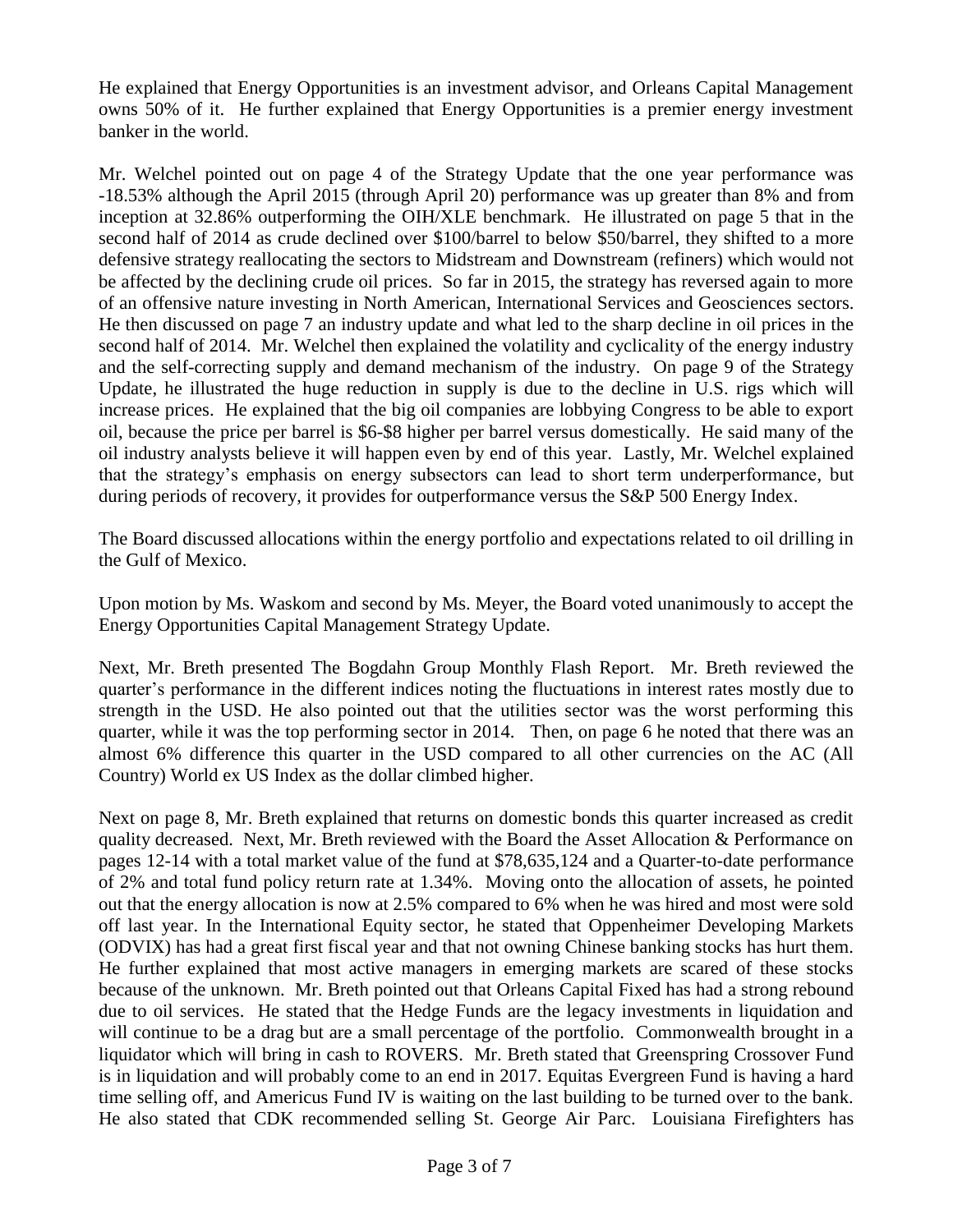agreed to set a price on St. George Air Parc. Next, he noted that PIMCO All Asset Fund (PAAIX) and Westwood Income Opportunity Fund (WHGIX) are both positive. PIMCO has been hurt by foreign exposure tied to emerging markets and by oil in commodities. Westwood has had a lot of strength in the US common stock market. Next, he directed the Board to the Asset Allocation vs. Target Allocation on page 15 illustrating that the portfolio is overweight on domestic equity and underweight in the real estate and private equity allocation. He said he will replace this allocation with 5% to American Core Realty in late third to fourth quarter and rebalance to provide funding. He is working to verify the documents with Ms. Dees and Ms. Akers to complete the side letter with American Realty.

Upon motion by Ms. Meyer and second by Ms. Waskom, the Board voted unanimously to approve The Bogdahn Group's Monthly Flash Report.

### **VIII. Report from the System's Attorney**

Ms. Akers stated that she hopes to have the Leave Conversion ready to look at for the next meeting. Ms. Dees noted that she got the data to Mr. Curran last week, but he was out of town. Mr. Curran stated that his company will take the data and look at the leave conversion by member versus the current assumptions. He also said that he might have to change what they are doing within the valuation review. Mr. Curran will get a recommendation to them in the late summer to early fall and suggested taking it off the agenda until then.

Also, Ms. Akers noted that Commonwealth litigation did not get a favorable ruling. She added that if an appeal is not successful, it would go to trial.

Upon motion by Ms. Sims and second by Mr. Wall, the Board voted unanimously to accept Ms. Aker's report.

Upon motion by Mr. Wall and second by Ms. Menard, the Board unanimously approved to add an item to the agenda for a presentation by Duplantier.

### **IX. Presentation by Duplantier, Hrapmann, Hogan & Maher, LLP**

Ms. Cunningham presented the Board with the Employer Pension Report for fiscal year end 2013 & 2014 required as a result of GASB 68 (Governmental Accounting Standards Board). The audit began with fiscal year end of June 30, 2013 and gave a clean opinion on employer schedules, but she emphasized that the figures are comprised of a lot of estimates. They audited the allocations, employer pension net liability, total deferred inflows and outflows, and total employer pension expense. She reviewed page 4 indicating that these allocation percentages are what the employers will use. Ms. Cunningham explained page 6 illustrates the net pension liability as of fiscal year end of 2013, which they will use as beginning balance. She stated that both the 2013 and 2014 reports are audited to the level of financial statements. She said the total pension liability is approximately \$103,000,000.00 as of June 30, 2014 and based on assumptions. She stated that the allocations on page 4 are what the employers will use in their financial statements. Ms. Cunningham pointed out that these reports have all of the figures needed by the employers to debit and credit and record on financial statements. She noted that the footnotes will help explain how the figures were obtained and explained how the employers would record the appropriate entries. She instructed that each employer needs to look at the contributions reported on their financial statements and their proportionate share in the report, and the differences are recorded as deferred inflow or outflow.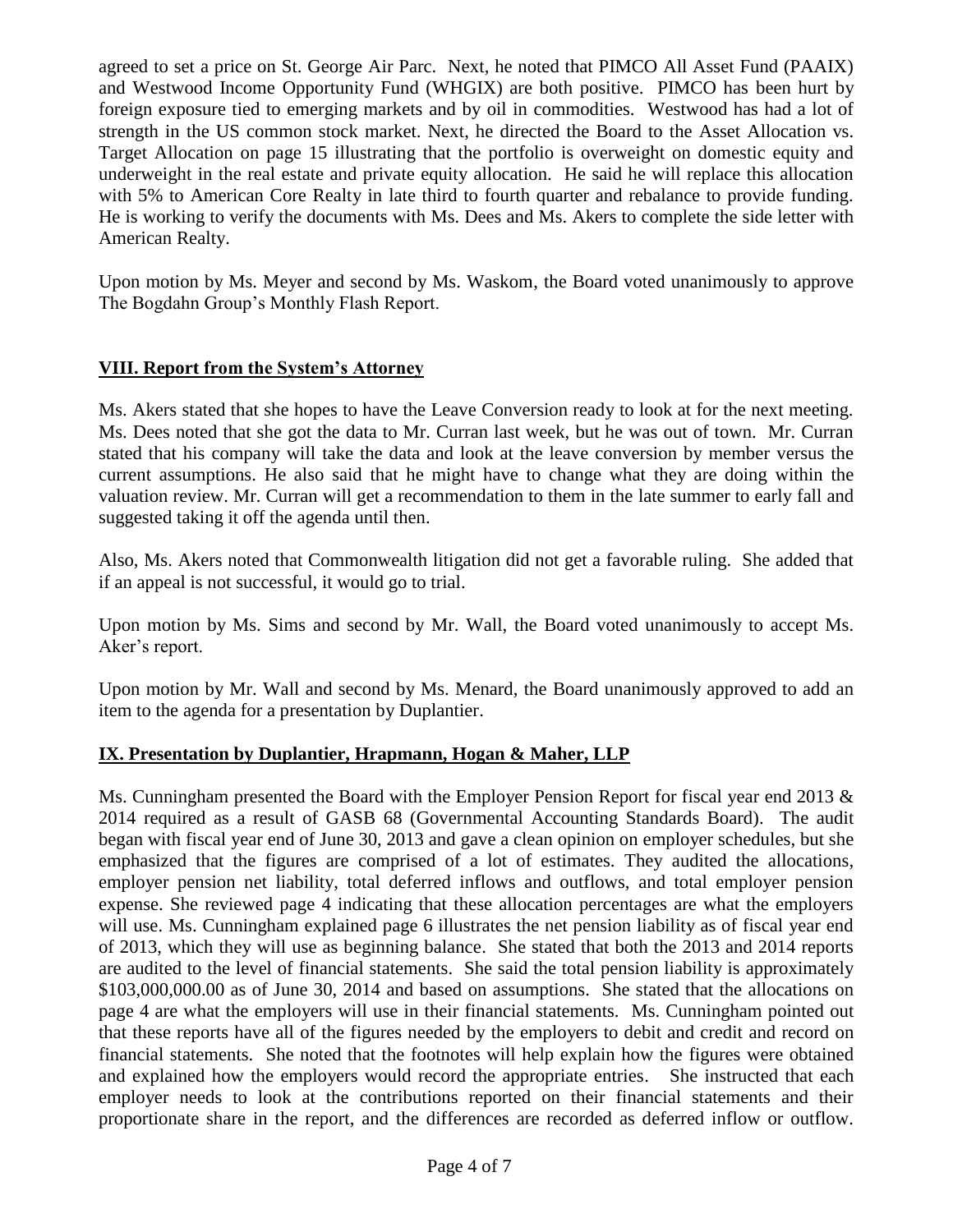Also, she further explained that the proportionate share of non-employer contribution has to be recorded as income on participating employer's books. She noted that on page 20 the schedule of amortization is utilized because of all the changes with inflows and will need to be disclosed in their financial statements. Finally, she pointed out that the Yellow Book report did not have any findings or non-compliance.

Mr. DiMarco asked Ms. Cunningham if she will send a copy of this audit report to each parish. She responded that it would be on the legislative auditor's website, and it is probably a good idea to send out an email or letter to let them know about GASB 68. Ms. Dees stated that she will put the report on the ROVERS website.

Ms. Cunningham stated that the audit procedure will be done every year and will not be this late in future years.

Upon motion by Ms. Meyer and second by Mr**.** Wall, the Board voted unanimously to accept the Employer Pension Report.

# **IX. Presentation by G. S. Curran & Company**

Mr. Shoup disseminated the financial statements to the Board. Mr. Curran introduced Ms. Bouwkamp, who is new to G.S. Curran & Company and will be working along with Mr. Shoup to service ROVERS. Mr. Curran noted that although he did not have the final contracts to present to the Board, the retainer amount will remain the same and the only change would be in the hourly rate for work external to the retainer. He also pointed out that their rates are much lower than the national average rates. Mr. Curran indicated that G.S. Curran & Company would bring the new contract to the next meeting for final approval.

Mr. Curran suggested the Board accept in concept the contract renewal. Upon motion by Ms. Sims and second by Ms. Menard, the Board voted unanimously to retain G.S. Curran & Company, Ltd as actuary for the system and to continue administrative duties for the next year.

Mr. Shoup then presented the financial statements. He noted that the cash equivalent balance is heavy, and he will work with Ms. Dees to determine an appropriate amount to be moved to Capital One for investment. Ms. Dees stated that she is looking to keep about \$2,000,000 in cash equivalents, because she is anticipating large withdrawals from DROP and will not be getting large amounts in from now until December. Then, Mr. Shoup directed the Board to page 2 of the balance sheet showing that the total assets were \$82,718,111. Next, he reviewed the Profit & Loss statement and stated that he was working with Ms. Dees to better categorize accounts like continuing education and board expense. Mr. Shoup said that he looked at actual costs versus what is projected for the next quarter to determine where adjustments in the budget needed to be made. He proposed that the board expense be decreased, since we are putting more in continuing education. Mr. Shoup stated he conferred with Ms. Dees regarding a 3% cost of living increase for herself and Darlene Richard.

Ms. Sims asked whether Ms. Dees was still looking into storage, and Ms. Dees replied that she had obtained three legal size drawer safes. Ms. Dees then addressed that they may need a new system or an upgrade to the system's computer database software, IPAS. She stated that she liked it, but it was too old and needed updating. Ms. Sims agreed that she had to address that issue. Ms. Dees stated she was using a virtual computer, and the only problem was getting the data to Mr. Curran. Ms. Akers discussed the software provider for some of her clients as a possibility. Mr. Curran stated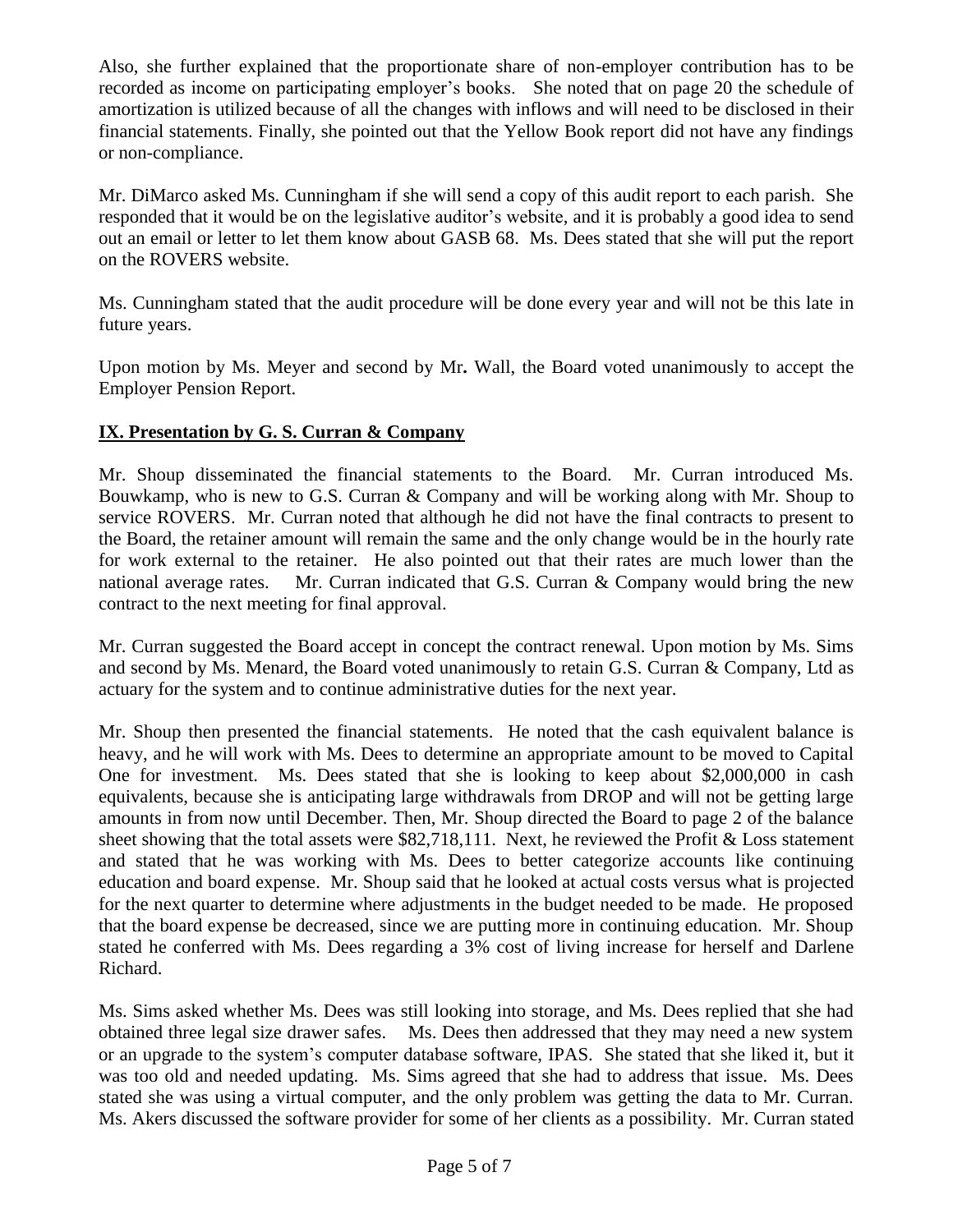that the only reason he had not recommended that ROVERS replace their current system with a system being used by other retirement systems was that each of the other products being used had limitations and that transitions to new software had been challenging for other retirement systems' staff. He discussed the significant time it would take to update IPAS. He suggested that he and Ms. Dees could get more information on available systems and look at the possibility of updating IPAS with a recommendation at a future meeting.

Mr. Shoup then continued to review the expenses pointing out that he did not raise the budget for custodial fees and conferred with Ms. Dees on projected legal fees. Ms. Akers stated that there is no litigation going on, so she does not expect legal expense to increase.

Upon motion by Ms. Waskom and second by Ms. Meyer, the Board unanimously approved the Financial Statements as presented by G.S. Curran & Company.

Upon motion by Mr. Wall and second by Ms. Meyer, the Board unanimously approved retaining Duplantier, Hrapmann, Hogan & Maher, LLP as the Certified Public Accountant for ROVERS.

Ms. Sims then said a member had asked her about airtime and wanted to discuss their question. The Board discussed the definition of airtime purchases along with the pros and cons of allowing air time purchases. Mr. Curran stated that airtime purchases would add risk to the system due to antiselection. The Board took no action.

# **X. Director's Report**

Ms. Dees provided a Director's Report to the Board, and addressed the items on the handout including three new employees, terminations, new DROP participants, DROP participants reenrolled after DROP, DROP payments, retirement applications, and deaths. She noted there were no transfers in or out and two DROP payments made this quarter. Next, she referenced the Members Supplemental Report and noted that the small numbers represent small balances from the end of fiscal 2014 with interest attributed to them. Returning to Ms. Sims' earlier concern about a retiree's deductions, Ms. Dees stated that insurance premiums changed effective January 1, 2015. Ms. Dees is directed by Renee at the Secretary of State as to how much should be deducted for healthcare premiums, and sometimes she gets notices from them that an error exists. In such cases, Ms. Dees must go back and correct by deducting more or less accordingly. Ms. Dees discussed a case where the Office of Group Benefits made a mistake that goes back 15 years with a member's premium. She is working to resolve this matter and will meet with Renee at OGB to explain how it happened and that the survivor cannot afford the retroactive correction.

Ms. Sims noted a problem with disseminating the meeting date notice. Ms. Waskom added that nobody thinks to check the website for that information. Ms. Dees responded that she didn't send notice to the Association with the meeting being earlier than usual. Mr. Di Marco suggested that at the next meeting they should determine a solution that meets our needs but doesn't burden Ms. Dees.

Mr. Curran offered that G.S. Curran will put together an e-mail list of all registrars and will notify the registrars of upcoming meeting notices and board minutes. Ms. Meyer recommended that the registrar make copies for all of their employees.

Upon motion by Ms. Sims and second by Ms. Waskom, the Board voted unanimously to accept the Director's Reports.